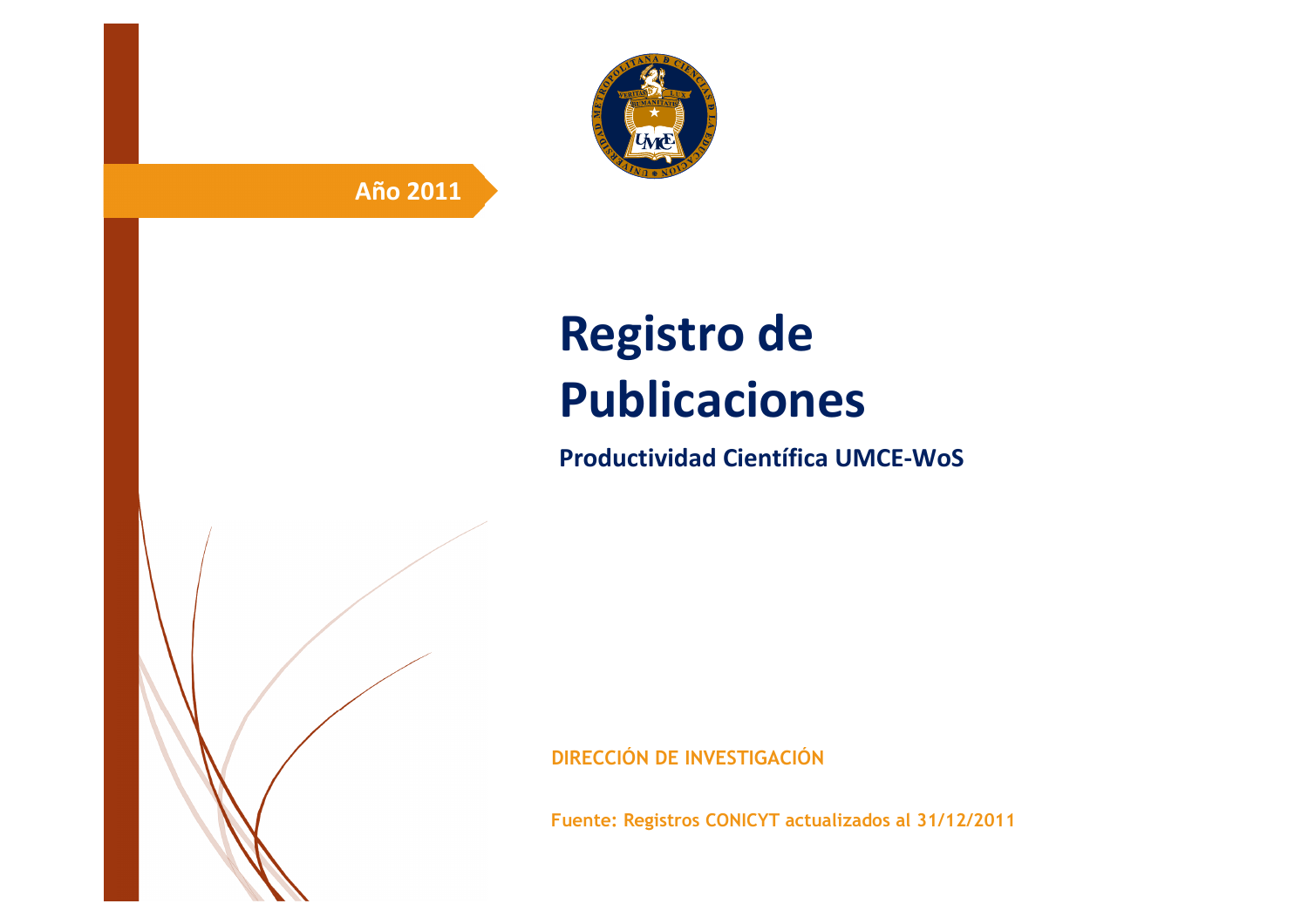



#### **Productividad Científica Universidad Metropolitana de Ciencias de la Educación, año 2011**

(Fuente: Registros CONICYT actualizados al 31/12/2011)

| $N^{\circ}$    | <b>AUTOR/ES</b>                                                                                                              | <b>DEPARTAMENTO</b> | <b>FACULTAD</b>         | <b>TÍTULO</b>                                                                                                                                                                                          | <b>AÑO</b><br><b>PUBLICACIÓN</b> | <b>AÑO</b><br><b>REGISTRO</b><br><b>CONICYT</b> | <b>REFERENCIA</b>                                                                                               | <b>TIPO</b> |
|----------------|------------------------------------------------------------------------------------------------------------------------------|---------------------|-------------------------|--------------------------------------------------------------------------------------------------------------------------------------------------------------------------------------------------------|----------------------------------|-------------------------------------------------|-----------------------------------------------------------------------------------------------------------------|-------------|
| $\mathbf{1}$   | Aguayo, W. P                                                                                                                 |                     |                         | Peirce's Theory of<br>Abduction: Logic,<br>Methodology, and Instinct                                                                                                                                   | 2011                             | 2011                                            | <b>Ideas Y Valores</b><br>2011(145):33-53.                                                                      | <b>WoS</b>  |
| $\overline{2}$ | Aguilera-Venegas,<br>B., C. Olea-Azar, E.<br>Norambuena, V. J.<br>Aran, F.<br>Mendizabal, M.<br>Lapier, J. D. Maya,<br>et al | QUÍMICA             | CIENCIAS BÁSICAS        | ESR, electrochemical,<br>molecular modeling and<br>biological evaluation of 4-<br>substituted and 1,4-<br>disubstituted 7-<br>nitroquinoxalin-2-ones as<br>potential anti-Trypanosoma<br>cruzi agents. | 2011                             | 2011                                            | Spectrochimica Acta<br>Part a-Molecular and<br><b>Biomolecular</b><br>Spectroscopy<br>2011;78(3):1004-<br>1012. | <b>WoS</b>  |
| $\overline{3}$ | Aravena, C. M., A.<br>C. Olea, H.<br>Cerecetto, M.<br>Gonzalez, J. Diego<br>Maya and J.<br>Rodriguez-Becerra.                | QUÍMICA             | <b>CIENCIAS BÁSICAS</b> | Potent 5-nitrofuran<br>derivatives inhibitors of<br>Trypanosoma cruzi growth:<br>Electrochemical,<br>spectroscopic and biological<br>studies                                                           | 2011                             | 2011                                            | Spectrochimica Acta<br>Part a-Molecular and<br>Biomolecular<br>Spectroscopy<br>2011;79(2):312-319.              | <b>WoS</b>  |
| 4              | Belton, M. J. S., K. J.<br>Meech, S. Chesley,<br>J. Pittichova, B.<br>Carcich, M. Drahus,<br>A. Harris, et al                | FÍSICA              | CIENCIAS BÁSICAS        | Stardust-NExT, Deep Impact,<br>and the accelerating spin of<br>9P/Tempel 1                                                                                                                             | 2011                             | 2011                                            | <b>Icarus</b><br>2011;213(1):345-<br>368.                                                                       | <b>WoS</b>  |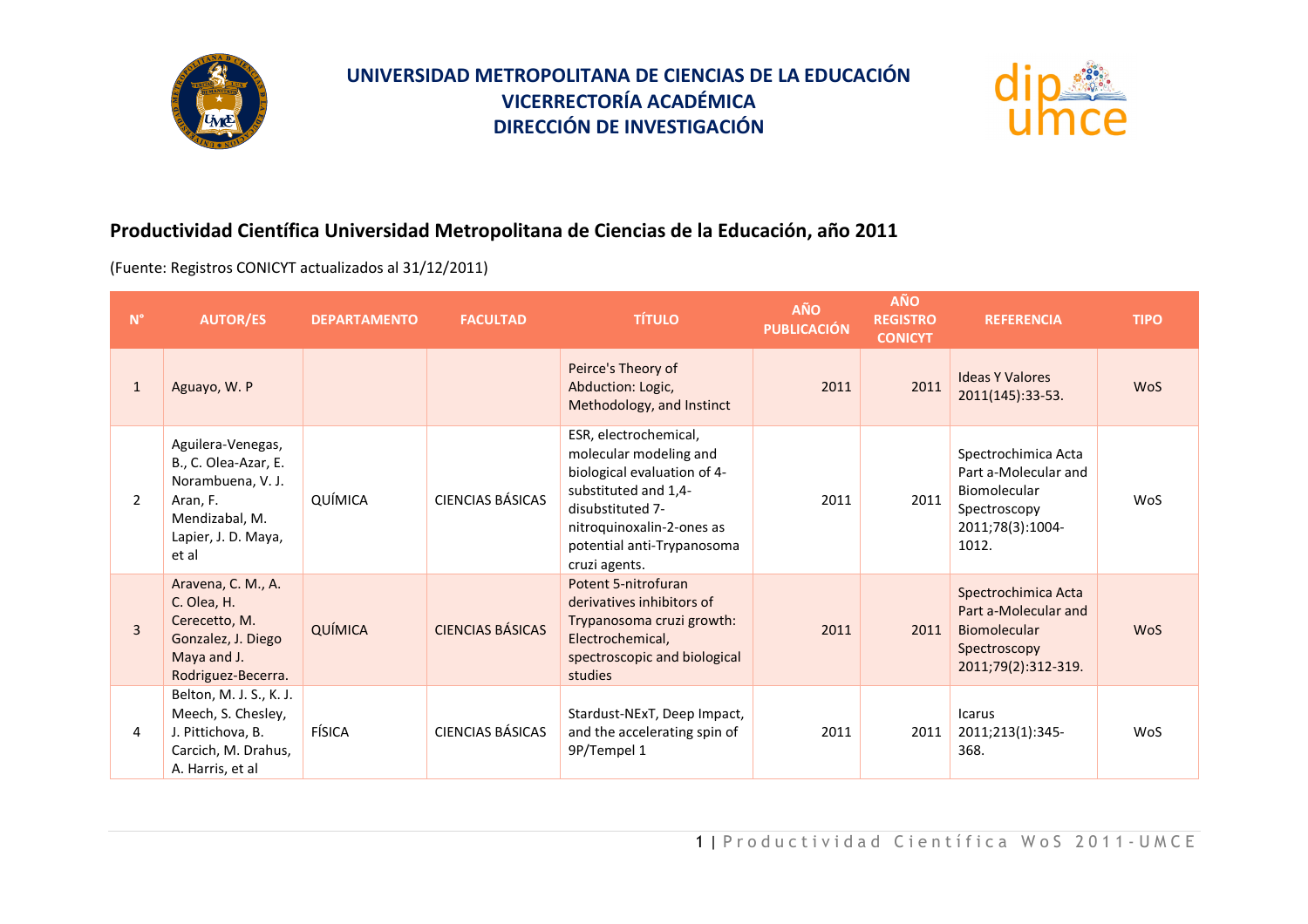



| $N^{\circ}$    | <b>AUTOR/ES</b>                                                                                         | <b>DEPARTAMENTO</b> | <b>FACULTAD</b>                    | <b>TÍTULO</b>                                                                                                                                                             | AÑO<br><b>PUBLICACIÓN</b> | <b>AÑO</b><br><b>REGISTRO</b><br><b>CONICYT</b> | <b>REFERENCIA</b>                                                                                    | <b>TIPO</b> |
|----------------|---------------------------------------------------------------------------------------------------------|---------------------|------------------------------------|---------------------------------------------------------------------------------------------------------------------------------------------------------------------------|---------------------------|-------------------------------------------------|------------------------------------------------------------------------------------------------------|-------------|
| 5              | Chiu, K. S.                                                                                             | <b>MATEMÁTICA</b>   | <b>CIENCIAS BÁSICAS</b>            | <b>Stability of oscillatory</b><br>solutions of differential<br>equations with a general<br>piecewise constant<br>argument                                                | 2011                      | 2011                                            | Electronic Journal of<br>Qualitative Theory of<br><b>Differential</b><br>Equations<br>2011(88):1-15. | <b>WoS</b>  |
| 6              | Chiu, K. S. and M                                                                                       | MATEMÁTICA          | <b>CIENCIAS BÁSICAS</b>            | Variation of parameters<br>formula and Gronwall<br>inequality for differential<br>equations with a general<br>piecewise constant<br>argument.                             | 2011                      | 2011                                            | Acta Mathematicae<br>Applicatae Sinica-<br><b>English Series</b><br>2011;27(4):561-568.              | WoS         |
| $\overline{7}$ | Correa, I., I. R.<br>Hentzel and A.<br>Labra                                                            | <b>MATEMÁTICA</b>   | <b>CIENCIAS BÁSICAS</b>            | Nilpotency of commutative<br>finitely generated algebras<br>satisfying L-x(3) + gamma L-<br>$x(3)=0$ , gamma=1, 0                                                         | 2011                      | 2011                                            | Journal of Algebra<br>2011;330(1):48-59                                                              | <b>WoS</b>  |
| 8              | Gonzalez-Jurado, J.<br>A., F. Pradas, E. S.<br>Molina and C. de<br>Teresa                               | <b>DEFDER</b>       | <b>ARTES Y</b><br>EDUCACIÓN FÍSICA | Effect of phlebodium<br>decumanum on the immune<br>response induced by<br>training in sedentary<br>university students                                                    | 2011                      | 2011                                            | Journal of Sports<br>Science and<br>Medicine<br>2011;10(2):315-321.                                  | WoS         |
| $\overline{9}$ | Lobos, R. P., F. J.<br>Santander, S.A.<br>Orellana, P.A.<br>Ramirez, L. Munoz<br>and D. F. Bellon       | <b>BIOLOGÍA</b>     | <b>CIENCIAS BÁSICAS</b>            | <b>DIET OF THE CROWNED</b><br><b>EAGLE (HARPYHALIAETUS</b><br><b>CORONATUS) DURING THE</b><br><b>BREEDING SEASON IN THE</b><br>MONTE DESERT, MENDOZA,<br><b>ARGENTINA</b> | 2011                      | 2011                                            | Journal of Raptor<br>Research<br>2011;45(2):180-183.                                                 | <b>WoS</b>  |
| 10             | Meech, K. J., M. F.<br>A'Hearn, J. A.<br>Adams, P. Bacci, J.<br>Bai, L. Barrera, M.<br>Battelino, et al | FÍSICA              | <b>CIENCIAS BÁSICAS</b>            | EPOXI: COMET<br>103P/HARTLEY 2<br><b>OBSERVATIONS FROM A</b><br>WORLDWIDE CAMPAIGN.                                                                                       | 2011                      | 2011                                            | Astrophysical Journal<br>Letters 2011;734(1).                                                        | WoS         |

2 | Productividad Científica WoS 2011 - UMCE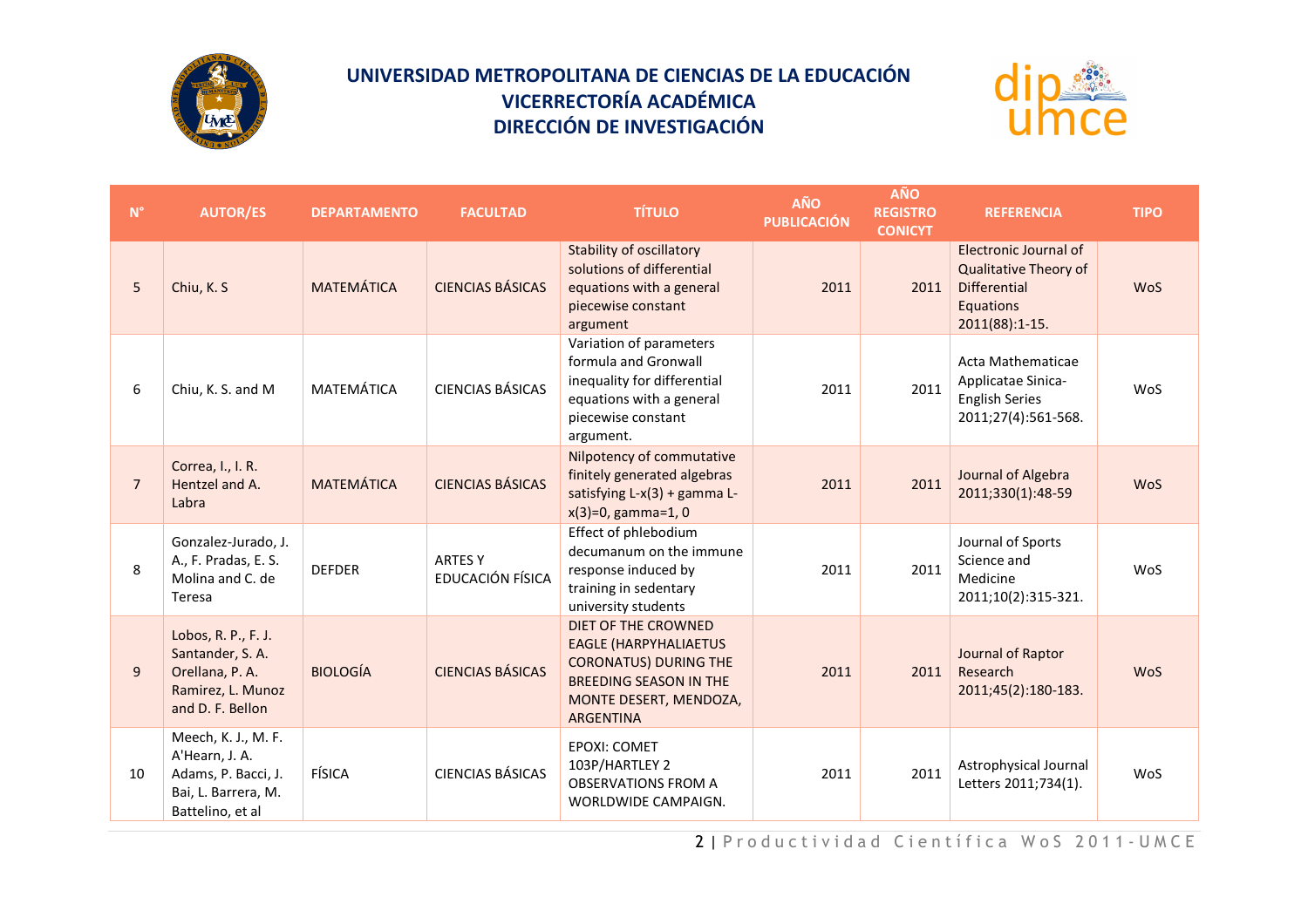



| $\mathsf{N}^\circ$ | <b>AUTOR/ES</b>                                                                                                 | <b>DEPARTAMENTO</b> | <b>FACULTAD</b>         | <b>TÍTULO</b>                                                                                                                                                                                               | AÑO<br><b>PUBLICACIÓN</b> | <b>AÑO</b><br><b>REGISTRO</b><br><b>CONICYT</b> | <b>REFERENCIA</b>                                          | <b>TIPO</b> |
|--------------------|-----------------------------------------------------------------------------------------------------------------|---------------------|-------------------------|-------------------------------------------------------------------------------------------------------------------------------------------------------------------------------------------------------------|---------------------------|-------------------------------------------------|------------------------------------------------------------|-------------|
| 11                 | Meech, K. J., J.<br>Pittichova, B. Yang,<br>A. Zenn, M. J. S.<br>Belton, M. F.<br>A'Hearn, S.<br>Bagnulo, et al | FÍSICA              | <b>CIENCIAS BÁSICAS</b> | Deep Impact, Stardust-NExT<br>and the behavior of Comet<br>9P/Tempel 1 from 1997                                                                                                                            | 2011                      | 2011                                            | <b>Icarus</b><br>2011;213(1):323-<br>344.                  | <b>WoS</b>  |
| 12                 | Sabando, M. C., I.<br>Vila, R. Penaloza<br>and D. Veliz                                                         | <b>BIOLOGÍA</b>     | <b>CIENCIAS BÁSICAS</b> | Contrasting population<br>genetic structure of two<br>widespread aquatic insects<br>in the Chilean high-slope<br>rivers                                                                                     | 2011                      | 2011                                            | Marine and<br>Freshwater Research<br>2011;62(1):1-10.      | WoS         |
| 13                 | Seelenfreund, D., A.<br>C. Clarke, N.<br>Oyanedel, R. Pina,<br>S. Lobos, E. A.                                  | <b>BIOLOGÍA</b>     | <b>CIENCIAS BÁSICAS</b> | Matisoo-Smith and A.<br>Seelenfreund. Paper<br>mulberry (Broussonetia<br>papyrifera) as a commensal<br>model for human mobility in<br>Oceania: anthropological,<br>botanical and genetic<br>considerations. | 2010                      | 2011                                            | New Zealand Journal<br>of Botany 2010;48(3-<br>4):231-247. | WoS         |
| 14                 | Tubiana, C., H.<br>Bohnhardt, J.<br>Agarwal, M.<br>Drahus, L. Barrera<br>and J. L. Ortiz                        | FÍSICA              | <b>CIENCIAS BÁSICAS</b> | 67P/Churyumov-<br>Gerasimenko at large<br>heliocentric distance.                                                                                                                                            | 2011                      | 2011                                            | Astronomy &<br>Astrophysics<br>2011;527.                   | WoS         |
| 15                 | Vera, A.                                                                                                        | <b>BIOLOGÍA</b>     | <b>CIENCIAS BÁSICAS</b> | Taxonomics of the genus<br>Paraxeropsis Camousseight,<br>2008 (Insecta,<br>Phasmatodea), with<br>description of P.<br>camousseighti sp n.                                                                   | 2011                      | 2011                                            | Gayana<br>2011;75(1):71-80.                                | <b>WoS</b>  |